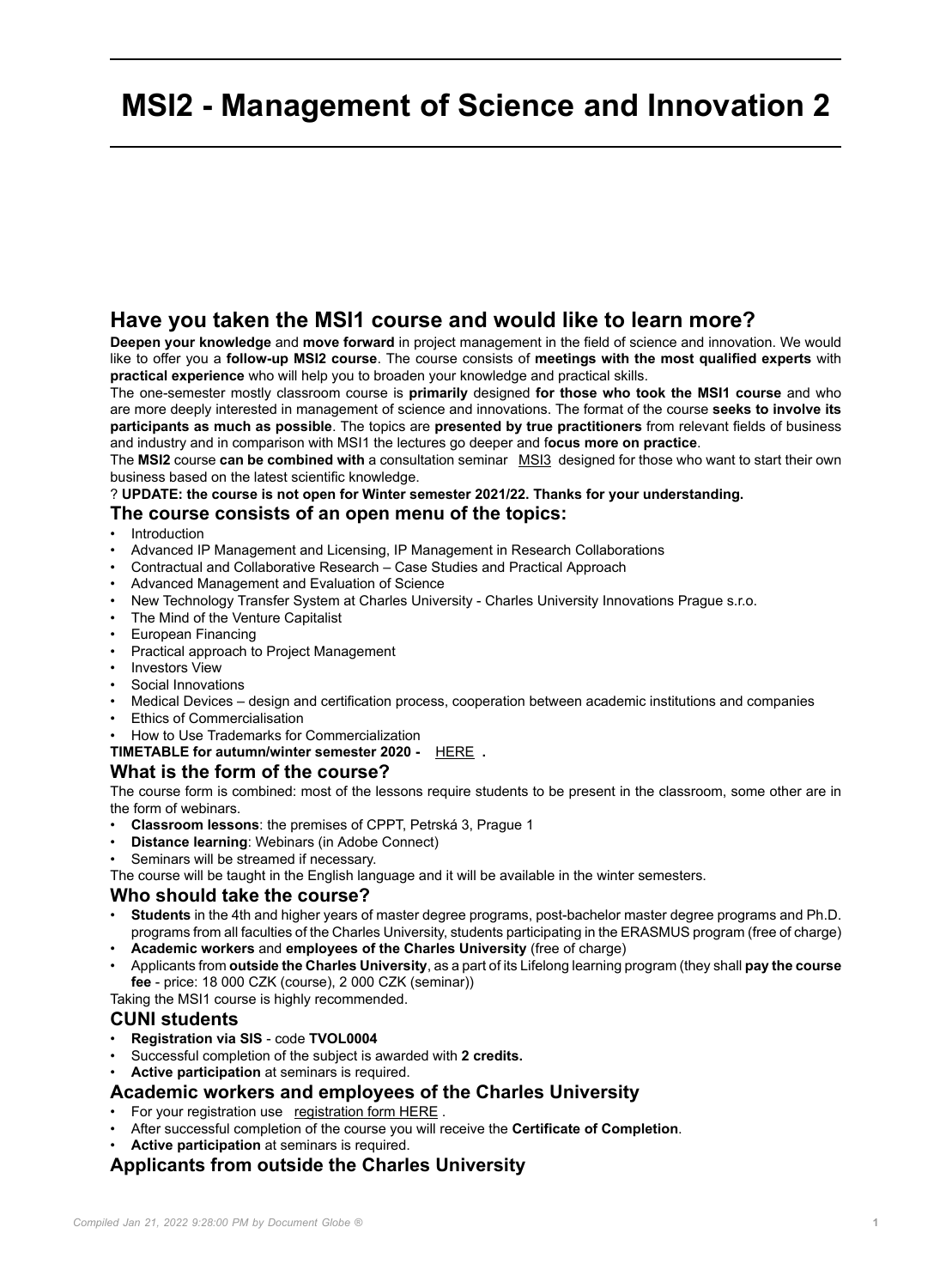- The course is a part of the [Lifelong Learning Program at the Charles University](https://cppt.cuni.cz/CPPTNEN-35.html) and **there is a course fee.**
- For your **registration** use [registration form HERE](https://forms.office.com/Pages/ResponsePage.aspx?id=2naS4DT5hkC_CIgWogQUopsLTq8V-9BLsXnWTM1EHlZUQUI1TE5BTks5N0hKT1lJVEs4SFhaRjVTTCQlQCN0PWcu) .
- After successful completion of the course you will receive the **Certificate of Completion**.
- **Active participation** at seminars is required.

[FB](https://www.facebook.com/groups/631035523675222/)

**Guarantor of the course:** Mgr. et Mgr. Hana Kosová

#### **Do you have any questions?**

**Petra Práglová** Email: [msi@ruk.cuni.cz](mailto:msi@ruk.cuni.cz) Telephone: **+420 224 491 255**

Leaflet in .pdf in print quality can be found [HERE](CPPTNEN-84-version1-msi_2_en.jpg).